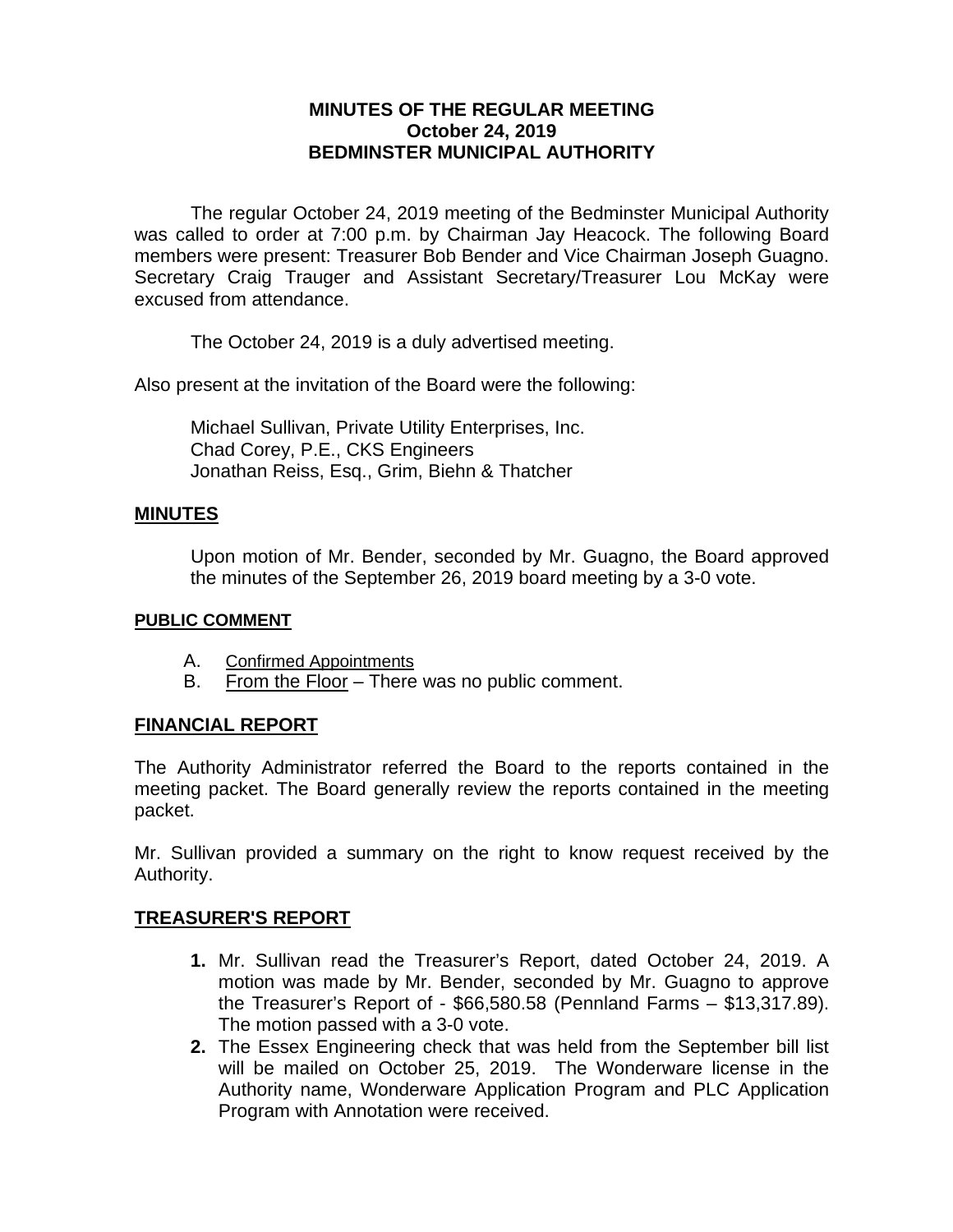# **SOLICITOR'S REPORT**

Mr. Reiss referred the Board to his written report.

- A. Authority Business
	- a. Advice of Council The Board reviewed the Advice of Council provided by the Solicitor to permit Mr. Bender to vote on CKS Engineering bill payment and appointments.

## **ENGINEER'S REPORT**

#### **Authority Projects**

The Authority's Engineer generally reviewed the projects within the written engineering report with the Board.

Pennland Farms Screen Project – Mr. Corey provided an update to the Board.

Resolution 2019-04- A motion was made by Mr. Bender, seconded by Mr. Guagno to adopt Resolution 2019-04, authorizing the Bedminster Municipal Authority Board application to the PA Small Water & Sewer Program Grant in the amount of \$319,136.75. The motion was passed with a 3-0 vote.

Sludge Hauling Bid Preparation and Public Bid – CKS Engineering will prepare the sludge hauling bid documents to be posted on Penn bid November 4, 2019.

## **Developments**

Lynwood-Rice Project – Final punch list issued in September.

Pennland Farms – The Developer is working on the punch list.

**Operations Report** – Mr. Sullivan reviewed his report with the Board.

## **AUTHORITY REPORT**

#### **General Matters/Administrative/Operations**

Mr. Sullivan reviewed his report with the Board.

Pennland Farms Communication and SCADA – Mr. Sullivan provided the Board with information regarding communication issues at the Plant.